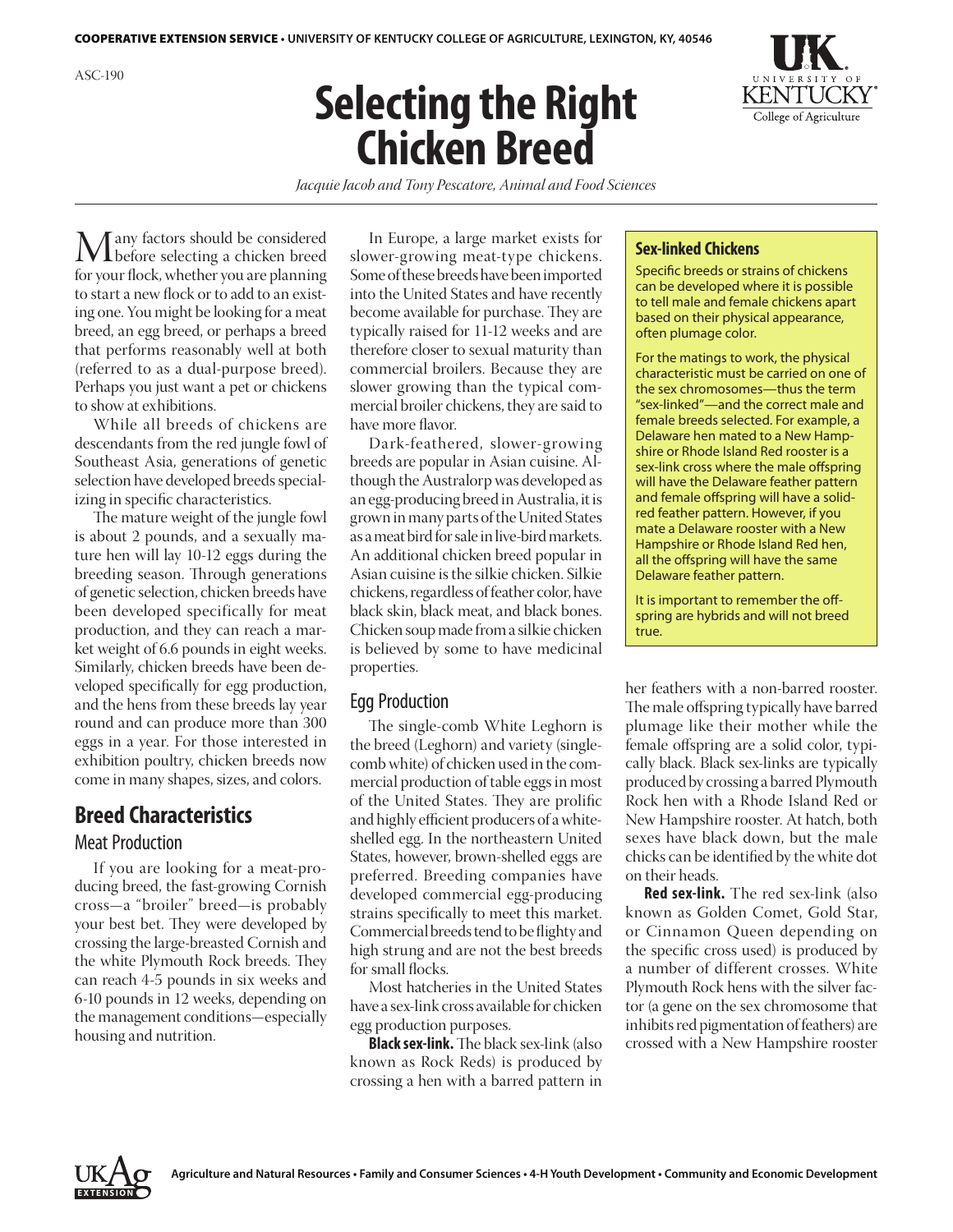to produce the Gold Comet. A silverlaced Wyandotte hen is crossed with a New Hampshire rooster to produce the Cinnamon Queen. Additional possible red sex-link cross combinations are the Rhode Island White hen and a Rhode Island Red rooster or a Delaware hen with a Rhode Island Red rooster. Male chicks hatch white and can feather out to pure white or with some black feathering, depending on the cross. Female chicks hatch buff or red, depending on the cross, and they feather out buff or red.

**California White.** The most popular sex-linked crosses produced for small flocks lay brown-shelled eggs. The California White is one sex-linked cross that produces white-shelled eggs. It is the cross between a White Leghorn hen and a California Gray rooster. It is basically a commercial Leghorn bred to handle the conditions of small flocks, including those in areas with colder temperatures.

Typically hens of breeds with white earlobes lay white-shelled eggs and those with red ear lobes lay brown-shelled eggs. But every rule has an exception. For example, hens of the Dorking and Red Caps breeds have red ear lobes but lay white-shelled eggs. Notable exceptions are the Arauncana and Ameraucana breeds. The Araucana is a breed from South America that lays a blue egg. Genetically, the blue egg color is a dominant trait and when the Araucana is crossed with other breeds the result is a chicken that lays a colored egg. If the coloring of the chicken meets the American Poultry Association Standard of Perfection, it is referred to as an Ameraucana. If not, the chicken is typically referred to as the "Easter Egger." The color of the eggshell produced by Ameraucana and "Easter Egger" hens varies from pink to green.

Additional options for egg production include the Minorca and Ancona for

#### **Can you tell a barred Plymouth Rock from a Dominique?**

Chickens of both breeds have barred feathers. The barring in the Dominique is thinner than that of the Barred Rock, but the feature that easily distinguishes between the two breeds is the comb. Barred Rocks have a single comb while the Dominique has a rose comb.

white-shelled eggs and the Australorp, Plymouth Rock, Dominique, Rhode Island Red, or New Hampshire for brownshelled eggs.

Tables 1 and 2 give an indication of the color of the eggs laid by a variety of breeds of chickens. Some egg producers like to keep a variety of chicken breeds so they will get a wide selection of egg colors—adding a unique characteristic to the eggs they sell in the farmers market.

**Table 1.** Egg Color of Good Egg-Producing Breeds.

| <b>Chicken breed</b>          |                     | Egg color                |
|-------------------------------|---------------------|--------------------------|
| Yellow-<br>skinned<br>breeds* | Anconas             | White                    |
|                               | <b>Barnevelders</b> | Dark brown               |
|                               | Leghorns            | White                    |
|                               | Sicilian Buttercup  | White                    |
|                               | Sumatras, Black     | White or lightly tinted  |
|                               | Welsummers          | Dark brown               |
| White-<br>skinned<br>breeds   | Andalusians, Blue   | Chalk white              |
|                               | Campines            | White                    |
|                               | Hamburgs            | White                    |
|                               | Lakenvelders        | White (sometimes tinted) |
|                               | <b>Minorcas</b>     | Chalk white              |
|                               | <b>Naked Necks</b>  | <b>Brown</b>             |
|                               | White Faced Spanish | Chalk white              |

\* Useful in evaluating hens for past production levels. For more information, see Evaluating Egg-Laying Hens (4AJ-07P0).

#### **How can you tell an Araucana and an Ameraucana apart?**

The Araucana chicken has no tail (a condition referred to as "rumpless") and tufts of feathers protruding from its face. The Ameraucana has a tail and, instead of tufts, has muffs and a beard, terms used to describe fluffy collections of feathers on the face and neck. The terms "Easter egger" or "Easter egg chicken" are used for any chicken that carries the blue eggcolor gene but does not meet the breed standards for the Ameraucana as listed in the American Poultry Associations Standard of Perfection.

| <b>Chicken breed</b>          |                            | <b>Egg color</b>         |
|-------------------------------|----------------------------|--------------------------|
| Yellow-<br>skinned<br>breeds* | <b>Brahmas</b>             | Light to dark brown      |
|                               | <b>Buckeyes</b>            | <b>Brown</b>             |
|                               | Chanteclers                | <b>Brown</b>             |
|                               | Cochins                    | Brown                    |
|                               | <b>Delawares</b>           | <b>Brown</b>             |
|                               | Dominiques                 | <b>Brown</b>             |
|                               | Hollands                   | White                    |
|                               | Javas                      | <b>Brown</b>             |
|                               | <b>Jersey Giants</b>       | Brown to dark brown      |
|                               | Lamonas                    | White                    |
|                               | <b>New Hampshires</b>      | <b>Brown</b>             |
|                               | <b>Plymouth Rocks</b>      | Very light to dark brown |
|                               | Wyandottes                 | Very light to rich brown |
| White-<br>skinned<br>breeds   | Araucana/Ameraucana        | Blue to light green      |
|                               | Australorps                | <b>Brown</b>             |
|                               | Catalanas, Buff            | White or very light tint |
|                               | Crevecoeurs                | White                    |
|                               | Dorkings                   | White                    |
|                               | <b>Faverolles</b>          | Light brown              |
|                               | Houdans                    | White                    |
|                               | LaFleche                   | White                    |
|                               | Langshans                  | Very dark brown          |
|                               | Orpingtons                 | Light to dark brown      |
|                               | Redcaps                    | White                    |
|                               | <b>Rhode Island Reds</b>   | Brown to dark brown      |
|                               | <b>Rhode Island Whites</b> | Brown to dark brown      |
|                               | Sussex                     | <b>Brown</b>             |

\* Useful in evaluating hens for past production levels. For more information, see Evaluating Egg-Laying Hens (4AJ-07P0).